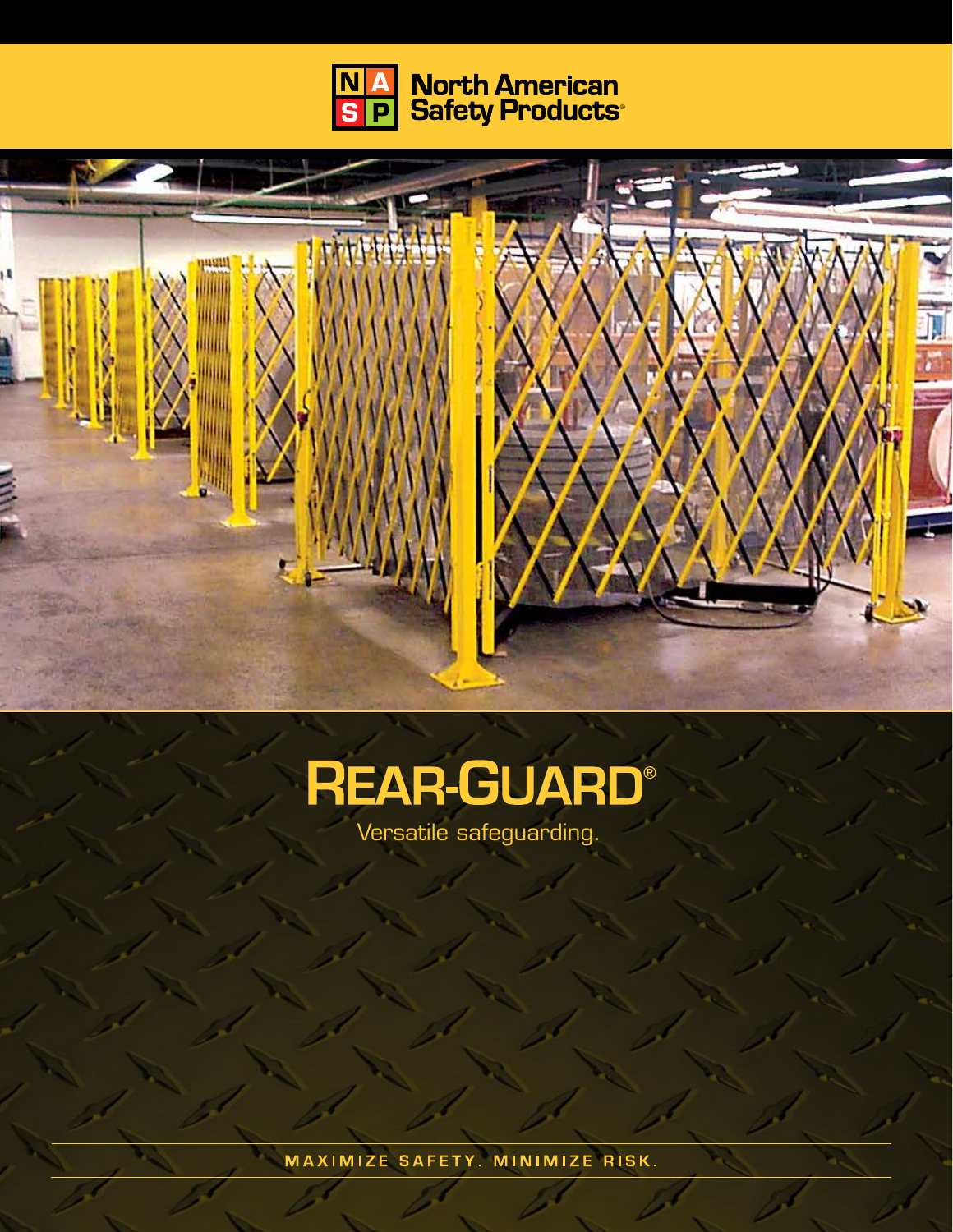REAR-GUARD is a professionally designed, custom, expanding machine guarding and fall protection system that reduces worker exposure to hazardous situations around the perimeter of machinery and manufacturing.



## Completely Adaptable

Allows for many options, or can be built to fit your specific application. Ideal for difficult-to-guard areas.

- Available sizes are 3, 4, 5 & 6' tall, width is made to order
- Wide selection of mounting brackets and posts
- Mounting posts and brackets have many configurations
- Customizable colors (OSHA standards, DOT, etc.)



## Fall Protection

Protects from falls on loading docks. Design ensures the loading dock doors will not hinder normal dock operations.

- 200lb load bearing
- Wall-mounted or post-mounted
- Does not hinder loading dock door operation
- Easily folds away
- Meets OSHA requirements when properly installed



Stainless Steel Mesh, Military Grade Fabric and Welding Curtains Maintain good visibility for monitoring operations. Prevent hands, fingers, and other objects from entering the guarded area.

#### Versatile Bracket and Post Options

Multi-configuration design conforms to almost every application.

#### **Protective Curtains**



**MADE IN USA** 

Operates with one-hand and provides maximum clearance for access.

- Floor-to-ceiling clearance
- Crane and forklift passage
- No end pinch hazard
- No tools required



#### **Standard Interlock Switch Features:**

#### Perimeter Guarding

Creates a physical barrier and visual warning, protecting employees from hazardous areas around the perimeter of machines, robotics and other equipment.

- Allows crane and forklift passage
- Mounts to floor
- Mesh and curtain added protection options
- Multi-configuration brackets and posts



### Machine Guarding

Presents a physical barrier and visual warning, guarding against employee access to machines and equipment while in operation.

- Tamper and vibration resistant keyed actuator
- 2 N/C and 1 N/O stainless steel contacts
- NEMA100V-5A, AC-CE & UL approved
- Multiple lockout and tagout points
- Pre-wired switch and cable assemblies available
- Power lock options available
- Integrated with safety relay controls
- Activates "E" stop when gate is opened
- Triggers visual or verbal alarm
- Multiple switch brands available



- Quickly folds to a compact size
- Mounts to machine
- Mesh and curtain added protection options
- Multi-configuration brackets and posts



#### Steel and Aluminum Construction

Trust the Made in the USA quality and craftsmanship to protect your workers and stands up to harsh manufacturing environments.

- Rugged aluminum expansion frame
- Durable, high gloss powder coated finish
- Post has 10" square gusseted mounting plate for maximum strength
- 2" tube steel mounting posts

## Electrical Interlock Switch Options

Prohibits access to equipment during operation. Allows for quick, safe access while not in operation.



Still available. Includes brackets and interlock switch.





## REAR-GUARD<sup>®</sup> Versatile safeguarding.